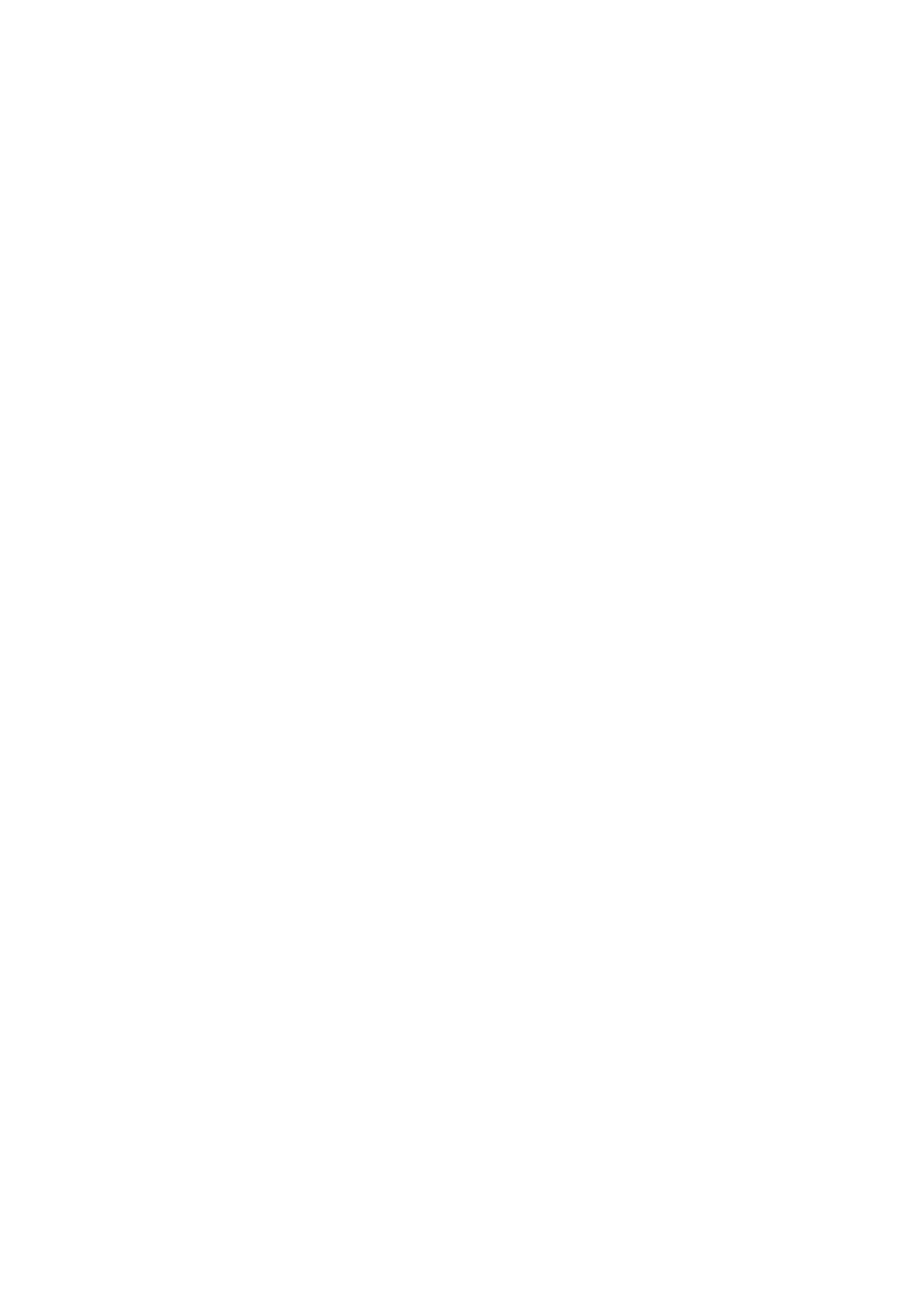Downloaded from [rspa.royalsocietypublishing.org](http://rspa.royalsocietypublishing.org/) on September 26, 2014

# **PROCEEDINGS THE ROYAL SOCIETY**

#### rspa.royalsocietypublishing.org



**Cite this article:** Bigoni D, Dal Corso F, Misseroni D, Bosi F. 2014 Torsional locomotion. *Proc. R. Soc. A* **470**: 20140599. http://dx.doi.org/10.1098/rspa.2014.0599

Received: 5 August 2014 Accepted: 26 August 2014

#### **Subject Areas:**

mechanics

#### **Keywords:**

smooth contact, configurational force, material force, Eshelbian mechanics, motility

#### **Author for correspondence:**

D. Bigoni [e-mail: bigoni@unitn.it](mailto:bigoni@unitn.it)

Electronic supplementary material is available at http://dx.doi.org/10.1098/rspa.2014.0599 or via http://rspa.royalsocietypublishing.org.



### D. Bigoni, F. Dal Corso, D. Misseroni and F. Bosi

Torsional locomotion

DICAM, University of Trento, via Mesiano 77, 38123 Trento, Italy

One edge of an elastic rod is inserted into a frictionless and fitting socket head, whereas the other edge is subjected to a torque, generating a uniform twisting moment. It is theoretically shown and experimentally proved that, although perfectly smooth, the constraint realizes an expulsive axial force on the elastic rod, which amount is independent of the shape of the socket head. The axial force explains why screwdrivers at high torque have the tendency to disengage from screw heads and demonstrates torsional locomotion along a perfectly smooth channel. This new type of locomotion finds direct evidence in the realization of a 'torsional gun', capable of transforming torque into propulsive force.

## 1. Introduction

Motion, based on self-propulsion or locomotion, is a research topic currently attracting strong attention in mechanics, robotics and biology. Since pioneering studies by Gray on serpentine propulsion [\[1–](#page-7-0)[3\]](#page-7-1), elastic bending of a rod has been shown to produce an axial tractive force, whereas torsion has never been linked to locomotion. In mechanics, torsion of elastic rods is an old, but still ongoing and important research topic [\[4](#page-7-2)[–11\]](#page-7-3), which is linked in this article to locomotion through the following model problem.

A rectilinear inextensible elastic rod is subjected to an applied torque at one end, whereas the other edge is inserted into a perfectly smooth and fitting female constraint, able to react to the applied moment [\(figure 1](#page-2-0)*a*). For instance, the elastic rod can be realized as a blade of thin rectangular cross section inserted in a flathead screw, or as a cylindrical rod of hexagonal cross section inserted in a hex socket. In these conditions, if *l* is the length of the rod between the application point of the torque *M* and the end of the female constraint, *D* the torsional rigidity (product of the elastic shear modulus *G* and the torsion constant  $J_t$ ) of the rod, the total potential energy of the system at equilibrium is

$$
\mathcal{V}(l) = -\frac{M^2 l}{2D}.\tag{1.1}
$$

2014 The Authors. Published by the Royal Society under the terms of the Creative Commons Attribution License [http://creativecommons.org/licenses/](http://creativecommons.org/licenses/by/4.0/) [by/4.0/,](http://creativecommons.org/licenses/by/4.0/) which permits unrestricted use, provided the original author and source are credited.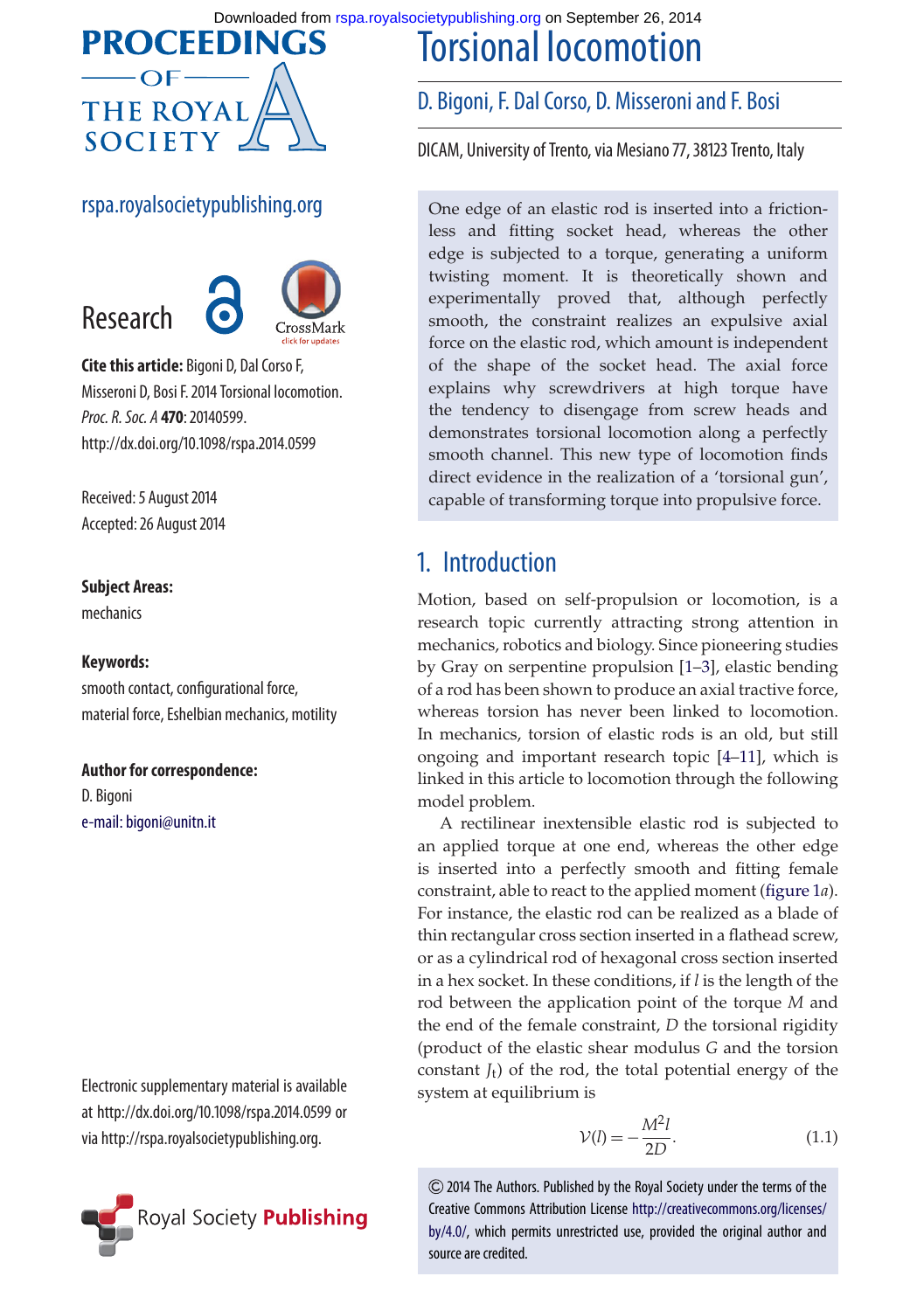

<span id="page-2-0"></span>**Figure 1.** (*a*) Structural scheme of the elastic system employed to disclose the Eshelby-like propulsive force related to torsion; the cross section was sketched triangular, but can have any shape capable of resisting torsion. (*b*) Perturbative approach to analyse the Eshelby-like propulsive force *P* induced by the application of the torque *M*: the rod is imperfectly clamped to the sliding sleeve, in the sense that there is a misfit gap and the contact is idealized as with circular rollers. (*c*) Front view of the elastic rod, where the misfit gap is visible between cross section and torsional constraint. (*e*) The imperfect fitting of the rod/sliding sleeve system yields to contact over a certain line, so that the cross section 'grasps' the rollers along this line (sketched red in the details *c* and *d*), where the reaction *qi*(*z*), orthogonal to the profile, is acting. (Online version in colour.)

Would the length *l* of the rod be fixed, nothing special follows, but, because this length is a free parameter, an 'Eshelby-like' or 'configurational' force<sup>1</sup> P is obtained as negative of the derivative of the potential energy with respect to the configurational parameter, namely the length *l*

$$
P = -\frac{\mathrm{d}\mathcal{V}(l)}{\mathrm{d}l} = \frac{M^2}{2D},\tag{1.2}
$$

parallel to the axis of the rod and expelling the rod from the constraint, if not balanced. This force, nonlinear in *M*, was never previously noted. It is, at a first glance, unexpected because of the smoothness of the female constraint, and simply explains why a screwdriver tends to disengage from a screw head. Even more interestingly, this axial force (1.2) can be understood as a propulsive force opening new possibilities for locomotion, while previously Lavrentiev & Lavrentiev [\[14\]](#page-7-4) and Kuznetsov *et al.* [\[15\]](#page-7-5) related locomotion of snakes and fish to the possibility of a system of releasing elastic flexural energy. The analytical expression, equation (1.2), for the propulsive force *P* is rederived and confirmed in §2 through two different methodologies, namely the variational and the perturbative approaches, whereas, in §3, the experimental evidence of this force is provided through its measure for different settings.

Torsional locomotion is finally proved in §4 through realization of a prototype, which generates a propulsive force from a release of torsional energy.

### 2. The existence of the torsionally induced axial force

The existence of the propulsive force *P*, equation (1.2), can be proved with a variational argument and recurring to a perturbation technique.

 $1$ In the context of the virtual work principle, the Eshelby force is the generalized force associated with the axial kinematical (Lagrangean) variable, *P* − *S* in the following. The nomenclature 'Eshelby-like' force, used here to denote the propulsive force *P*, has been introduced by Bigoni *et al.* [\[12,](#page-7-6)[13\]](#page-7-7) for a different system subjected to bending. Results presented in this article confirm and extend their results to structures undergoing torsional deformation.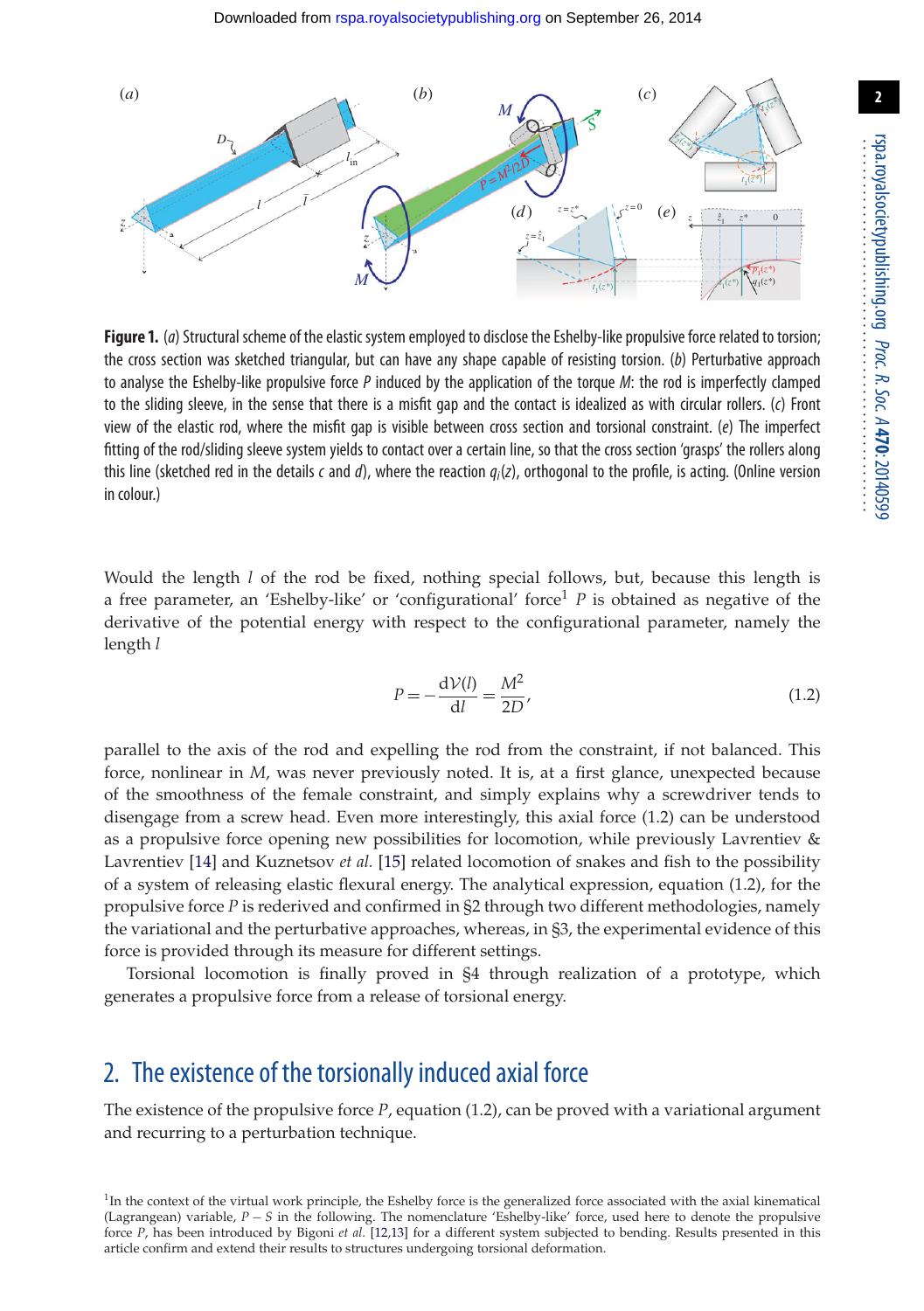**3**

#### (a) Variational approach

The total potential energy  $V$  of a rod, which can slide into a frictionless sleeve, subjected on the left end to an axial dead load *S* and on the right end to a torque *M* is [\(figure 1](#page-2-0)*b*)

$$
\mathcal{V}(\theta(z), l_{\rm in}) = D \int_{l_{\rm in}}^{\bar{l}} \frac{[\theta'(z)]^2}{2} dz - M\theta(\bar{l}) - S l_{\rm in}, \qquad (2.1)
$$

where *z* is the coordinate along the rod's axis,  $\theta(z)$  is the cross-section rotation in its plane,  $\overline{l}$  is the total length of the rod and  $l_{in} = \bar{l} - l$  defines its portion lying inside the constraint, so that the kinematical boundary condition  $\theta(l_{in}) = 0$  and the statical boundary condition  $\theta'(\bar{l}) = M/D$  follow.

Considering the rotation field  $\theta(z)$  and the length  $l_{in}$  as the sum of the equilibrium configuration  $\{\theta_{\rm eq}(z)\}$ ,  $l_{\rm eq}$  and the respective variations  $\{\epsilon\theta_{\rm var}(z)\}\epsilon l_{\rm var}\}$  through a small parameter  $\epsilon$ , the boundary conditions define as compatibility equations  $\theta_{\text{var}}(l_{\text{eq}}) = -\theta'_{\text{eq}}(l_{\text{eq}})l_{\text{var}} = 0$  and  $\theta'_{\text{var}}(l_{\text{eq}}) = -\theta''_{\text{eq}}(l_{\text{eq}})l_{\text{var}}/2$ , restricting the variations in the rotation field and in the length.

Equilibrium can be obtained by imposing the stationarity of the functional  $V$  to any small variation in the rotation field  $\theta_{\text{var}}(z)$  and in the length  $l_{\text{var}}$ . The first variation  $\delta_{\epsilon} \mathcal{V}$  can be obtained as

$$
\delta_{\epsilon} \mathcal{V} = -\int_{l_{\text{eq}}}^{\bar{l}} D\theta''_{\text{eq}}(z) \theta_{\text{var}}(z) dz + \left[ D \frac{\theta'_{\text{eq}}(l_{\text{eq}})^2}{2} - S \right] l_{\text{var}}, \tag{2.2}
$$

so that the equilibrium equations are

$$
\left\{\n\begin{aligned}\n\theta'_{\text{eq}}(z) &= 0 \quad z \in [l_{\text{eq}}, \bar{l}]\n\\
D \frac{\theta'_{\text{eq}}(l_{\text{eq}})^2}{2} - S &= 0,\n\end{aligned}\n\right\} \tag{2.3}
$$

and *D*

the latter providing the axial equilibrium and showing the Eshelby-like or configurational force *P*, equation (1.2), once the former is solved taking into account the statical boundary condition  $\theta'(\overline{l}) = M/D.$ 

#### (b) Perturbative approach

The Eshelby-like force (1.2) can be obtained by introducing the assumption that the female constraint, though perfectly frictionless, has some geometrical imperfection. In particular, (i) there is a gap between the rod's cross section and the female, and (ii) the profile of the female is not sharply cut, but has a curvature (sketched for the sake of simplicity as circular in [figure 1](#page-2-0)*b*,*e*). This imperfection will be shown to lead to the configurational force  $P = M^2/2D$  (independently of the misfit gap and of the female's profile) and therefore to remain unchanged in the limit when the imperfection tends to zero (differently from the propulsive forces generated by bending [\[13\]](#page-7-7)). This approach was introduced by Balabukh *et al.* [\[16\]](#page-7-8) for a system subjected to bending, and is extended now to torsion where its results are complicated by the three-dimensional nature of the problem.

The elastic rod (with a polygonal cross section) of *z*-axis is assumed to be constrained by *N* (equal to 3 in [figure 1\)](#page-2-0) smooth cylindrical rigid profiles having a plane normal to their axes containing the *z*-axis. The shape of the cross-section boundary of each rigid profile (assumed circular for the sake of simplicity in figure  $1b$ ,*c*,*d*) is described by  $g_i = h_i(z)$ , with  $i = 1, ..., N$ . The contact points may vary along  $z$ , so that the contact points are defined by the set  $C(z)$ . Considering perfectly frictionless contact, at each contact point, a reaction orthogonal to the profile is acting [\(figure 1](#page-2-0)*c*,*d*,*e*), expressed by the line force  $q_i(z)$ , with  $i \in C(z)$ , with transversal component  $t_i(z)$  and axial component *pi*(*z*) given by

$$
p_i(z) = t_i(z)h'_i(z),
$$
\n(2.4)

where a prime denotes a derivative with respect to *z*. The cross section of the elastic rod (triangular in [figure 1\)](#page-2-0), considered rigid in its plane, is subjected to an internal twisting moment *m*(*z*) varying along the elastic rod in the zone of contact and in equilibrium in its plane with the contact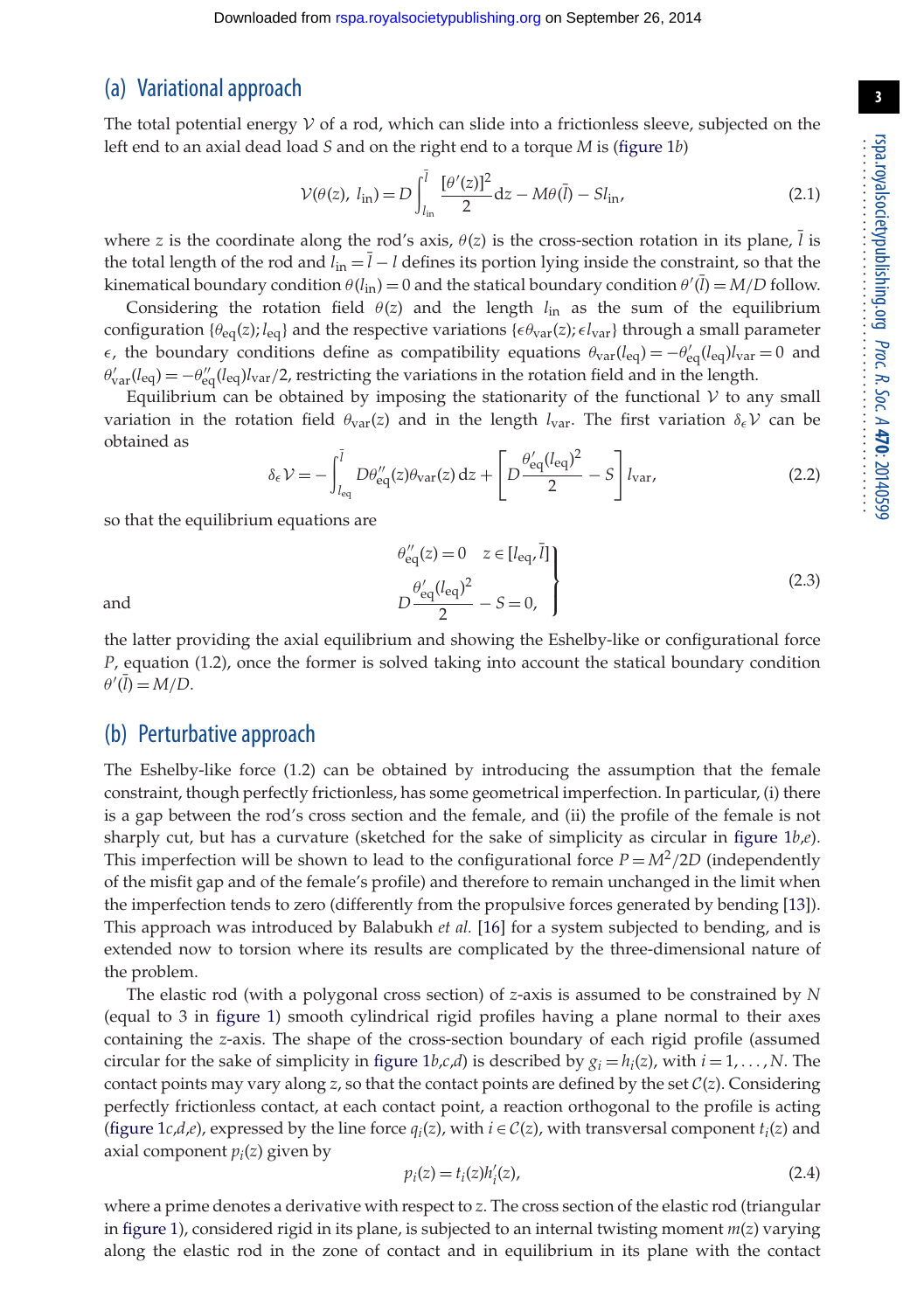forces  $t_i(z)$ , so that the principle of virtual work written for an incremental torsion angle  $d\theta$  and corresponding incremental displacements  $dg_i = h'_i(z)dz$  can be written as

$$
\sum_{i \in C(z)} t_i(z) \mathrm{d} g_i = m'(z) \mathrm{d} \theta,\tag{2.5}
$$

which, employing the constitutive equation  $d\theta = m(z)/Ddz$  and the definition (2.4), becomes

$$
\sum_{i \in C(z)} p_i(z) = \frac{(m^2(z))'}{2D}.
$$
\n(2.6)

Therefore, a propulsive force *P* is generated that can be obtained as

$$
P = \int_0^{\hat{z}} \sum_{i \in \mathcal{C}(z)} p_i(z) \mathrm{d}z,\tag{2.7}
$$

where  $\hat{z}$  is the point at which complete detachment from the rigid profiles occurs  $(\hat{z} = \max_i {\{\hat{z}_i\}})$ .

A substitution of equation (2.6) into equation (2.7) and subsequent integration yields formula (1.2) for the propulsive force *P*, because  $m(0) = 0$ , and  $m(\hat{z}) = M$  by equilibrium. Note that the thrust *P* is independent of the shape of the female's profile and of the amount of the initial gap, present between the rod and the smooth profiles, meaning that the amount of propulsive force, equation (1.2), is not affected by imperfections of the female constraints.

#### 3. Experimental proof of the torsionally induced axial force

The system sketched in [figure 1](#page-2-0)*b* has been realized to provide a direct experimental measure of the axial thrust *P*, equation (1.2). In particular, the torsional apparatus [\(figure 2](#page-5-0)*a*) has been designed and manufactured at the Instabilities Lab [\(http://ssmg.unitn.it/\)](http://ssmg.unitn.it/) of the University of Trento. The torque *M* is provided through a pulley (180 mm diameter) loaded at a constant rate with a simple hydraulic device in which water is poured into a container at 10 gr s<sup>-1</sup> (the applied load is measured with a miniaturized cell from Leane, type XFTC301, R.C. 500 N). The elastic rod under twist is constrained against rotation by employing roller bearings from Misumi Europe (press-fit straight type, 20 mm diameter and 25 mm length), modified to reduce friction. Where the torque is applied, the elastic rod has been left free to slide axially through a double system, consisting of a linear bushing (LHGS 16-30 from Misumi Europe) mounted over a linear bearing (type easy rail SN22-80-500-610, from Rollon), so that longitudinal friction has been practically eliminated.<sup>2</sup>

Experimental results, presented in [figure 2](#page-5-0) for different cross section, length, elastic modulus and constraint condition of the elastic rod subjected to torsion, fully confirm the theoretical predictions. In particular, results obtained with rods of different lengths *l* and different misfit gaps  $\Delta$  between the rod's cross section and the female constraint (*c*) show unequivocally the indifference of the Eshelby-like force from these parameters. Moreover, tests have been conducted with different elastic moduli for the rod employing high-density polyethylene (HDPE) and polycarbonate (PC) and different (thin rectangular, square, triangular and trapezoidal, corresponding to  $D = \{31.29; 36.37; 156.97; 638.86\}$  Nm<sup>2</sup>, respectively) cross sections (*b*). In all cases, the theoretical predictions have been found to be extremely close to experimental results (see the movie available as the electronic supplementary material for a sample of the test).

<sup>&</sup>lt;sup>2</sup>The Eshelby-like force has been measured using a Gefran OC-K2D-C3 (R.C. 50 N) load cell and all data have been acquired with a NI CompactDAQ system, interfaced with LABVIEW v. 8.5.1 (National Instruments). The torsional device has been mounted on an optical table (from TMC, equipped with four Gimbal piston air isolators) to prevent spurious vibrations, which have been checked to remain negligible employing two IEPE accelerometers (PCB Piezotronics Inc., model 333B50).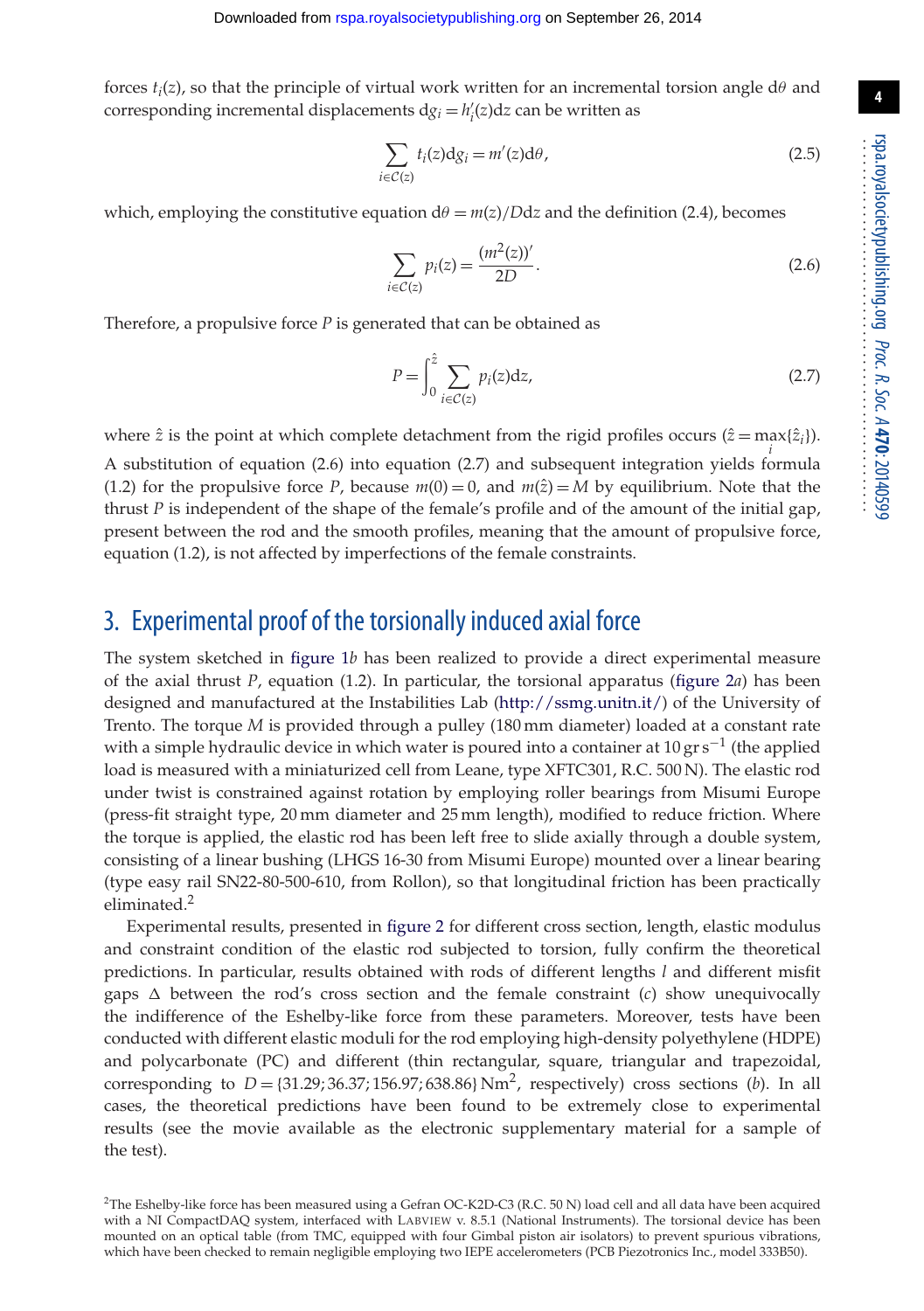

<span id="page-5-0"></span>**Figure 2.** (*a*) The torsional apparatus working at imposed twisting moment*M*, with a detail of the realization of the frictionless sleeve to constrain a rod with triangular cross section. Torsionally induced axial thrust*S* measured as a function of the applied torque *M* and compared with theoretical predictions equation (1.2) for: (*b*) elastic rods differing in cross section and material (rectangular and square in PC, triangular and trapezoidal in HDPE) and (*c*) elastic rods in PC with rectangular cross section having different lengths ( $l =$  {90; 180} mm) and a null and a 3 mm misfit gap  $\Delta$ . (Online version in colour.)

### 4. Torsional locomotion and torsional guns

Gray [\[1–](#page-7-0)[3\]](#page-7-1) has been the first to point out that a release of flexural elastic energy of a rod free of sliding in a frictionless channel can produce a locomotion force and Gray employed this force to explain fish and snake movement, so that a snake can propel itself producing bending by the backbone and its muscles. Within the terminology introduced in this article, the axial thrust produced during flexural deformation is the Eshelby-like force related to the release of elastic energy associated with curvature changes  $[17]$ <sup>3</sup> It is therefore obvious to conclude that the configurational force *P*, equation (1.2), can be interpreted as a propulsive force capable of producing longitudinal motion through the application of a torque *M*.

To definitely prove that a torsional deformation can generate a longitudinal propulsion, a proof-of-concept device has been developed as shown in [figure 3](#page-6-0)*a*,*b*. In particular, an elastic strip (19.5 mm wide and made in PC, weight 0.62 N) has been used, realized with two pieces with different rectangular cross section (one is 1.8 mm and the other 5.3 mm thick), so that one half of the strip, called 'soft' in the following, has  $D_1 = 3.02$  Nm<sup>2</sup>, whereas the other, called 'stiff', has  $D_2$  = 67.36 Nm<sup>2</sup>. The elastic strip is constrained with two pairs of roller bearings (at a distance ˜ *l* = 535 mm) leaving the possibility of axial motion, but allowing the application of a torque *M* or a relative rotation Θ. Initially, the elastic strip is inserted within the rollers, so that the soft part of the strip has a length  $l_1$ , and the stiff one has a length  $l_2 = \tilde{l} - l_1$ . If a relative rotation Θ or a constant torque *M* is imposed between the two roller pairs, the total potential energy is, respectively,

$$
\mathcal{V}(\Theta, l_1) = \frac{D_2 \Theta^2}{2(l_1 (D_2/D_1 - 1) + \tilde{l})} \quad \text{and} \quad \mathcal{V}(M, l_1) = -\frac{((D_2/D_1 - 1)l_1 + \tilde{l})M^2}{2D_2},\tag{4.1}
$$

so that the propulsive forces can be calculated as the negative of the derivative taken with respect to  $l_1$ 

$$
P(\Theta, l_1) = \frac{D_2(D_2/D_1 - 1)\Theta^2}{2(l_1(D_2/D_1 - 1) + \tilde{l})^2} \quad \text{and} \quad P(M) = \frac{(D_2/D_1 - 1)M^2}{2D_2},\tag{4.2}
$$

two formulae (the former holding for  $l_1 < \tilde{l}$ ) showing that the axial thrust is constant when *M* is imposed while it is a decreasing function of  $l_1$  when  $\Theta$  is fixed. The elastic properties of the rod affect the amount of the propulsive force *P*. For instance, for a material with low shear modulus *G*, the torsional rigidities  $D_1$  and  $D_2$  of the projectile would decrease, whereas the propulsive force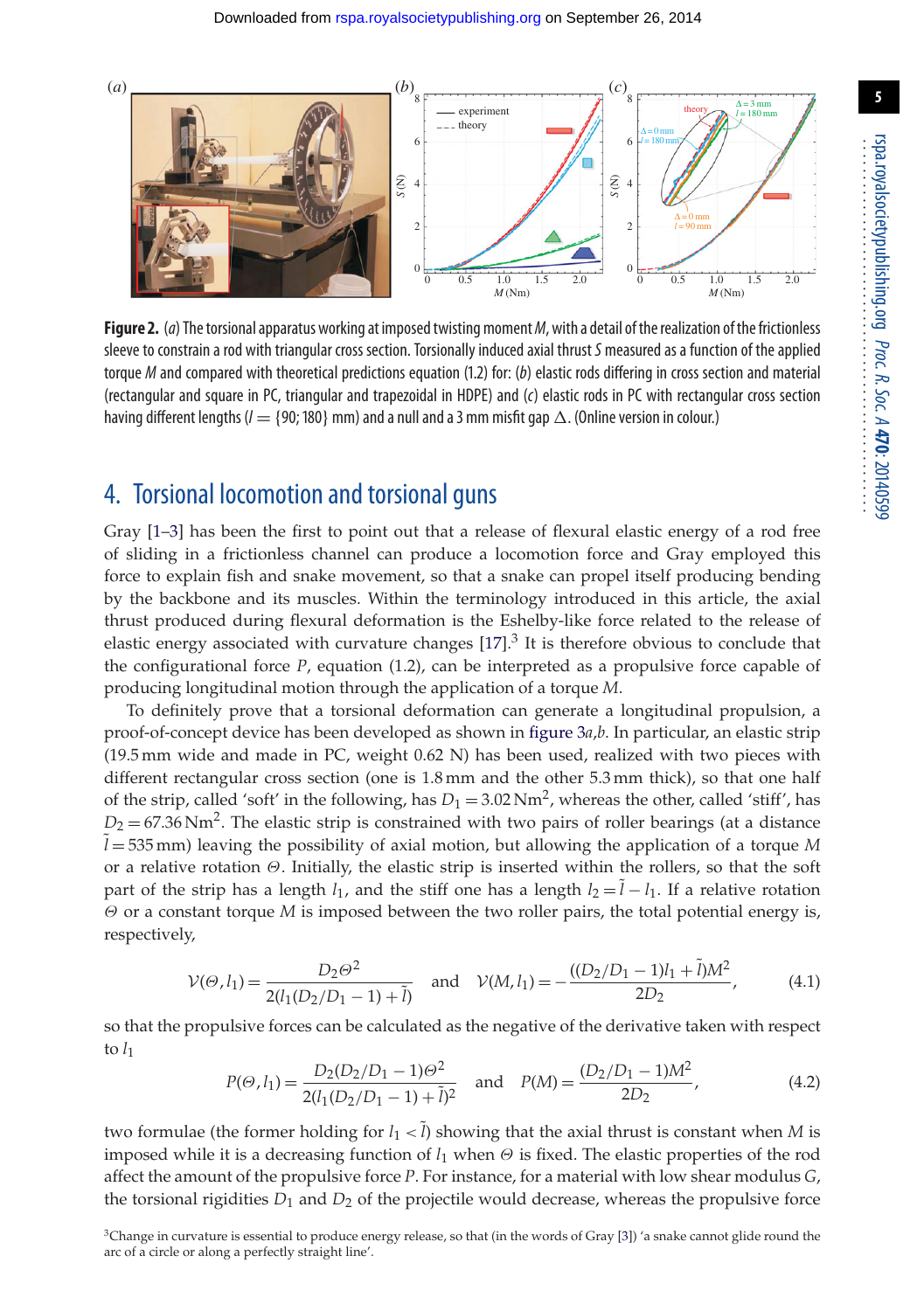(*a*) (*c*)





<span id="page-6-0"></span>**Figure 3.** (*a*) Scheme of the model and (*b*) photo of the prototype of the torsional gun. An elasticstrip made up of two laminae with different cross sections (so that one is 'stiff',  $D_2=67.36$  Nm<sup>2</sup> and the other 'soft',  $D_1=3.02$  Nm<sup>2</sup>) is held between two pairs of roller bearings (at a distance  $\tilde{l} = 535$  mm). The system can be quickly twisted, so that a release of torsional elastic energy produces a propulsive force *P* that is enough to eject the elastic lamina. (*c*) The torsional gun in action: a sequence of three photos taken at 30 fps, showing that the propulsive force overcomes the gravity. (Online version in colour.)

*P* would increase (decrease) for a given twisting moment *M* (for an imposed angle Θ).4 With the employed materials and geometrical set-up  $(l_1 = 215 \text{ mm}$  and  $l_2 = 320 \text{ mm}$ ) and for an imposed angle  $\Theta = \pi/2$ , the device realizes an initial propulsive force  $P = 0.68$  N, enough to overcome gravity when the device is held in a vertical configuration.

During manual use of the torsional gun, neither Θ nor *M* is precisely imposed, but a quick hand torsion of the device originates a propulsive longitudinal force able to eject the rod, even against gravity, see [figure 3](#page-6-0)*c* and the movie available as the electronic supplementary material.

Note that, different from a bow or a catapult, in the 'torsional gun' the elastic deformation is stored in the projectile. The prototype of a torsional gun proves in an indisputable way that an axial motion can be produced via torsion, even in the absence of friction, so that a 'flat animal' can climb a frictionless narrow channel by employing a muscular torque.

### 5. Conclusion

Locomotion associated with torsional deformation of an elastic rod in a frictionless system has been introduced and substantiated both theoretically and experimentally, opening a new perspective in animal propulsion and in the mechanical design of deformable systems. The proofof-principle 'elastic gun' shows how a torque can be transformed into a longitudinal thrust (or vice versa) without employing any mechanism, thus proving the realization of torsional locomotion.

**6**